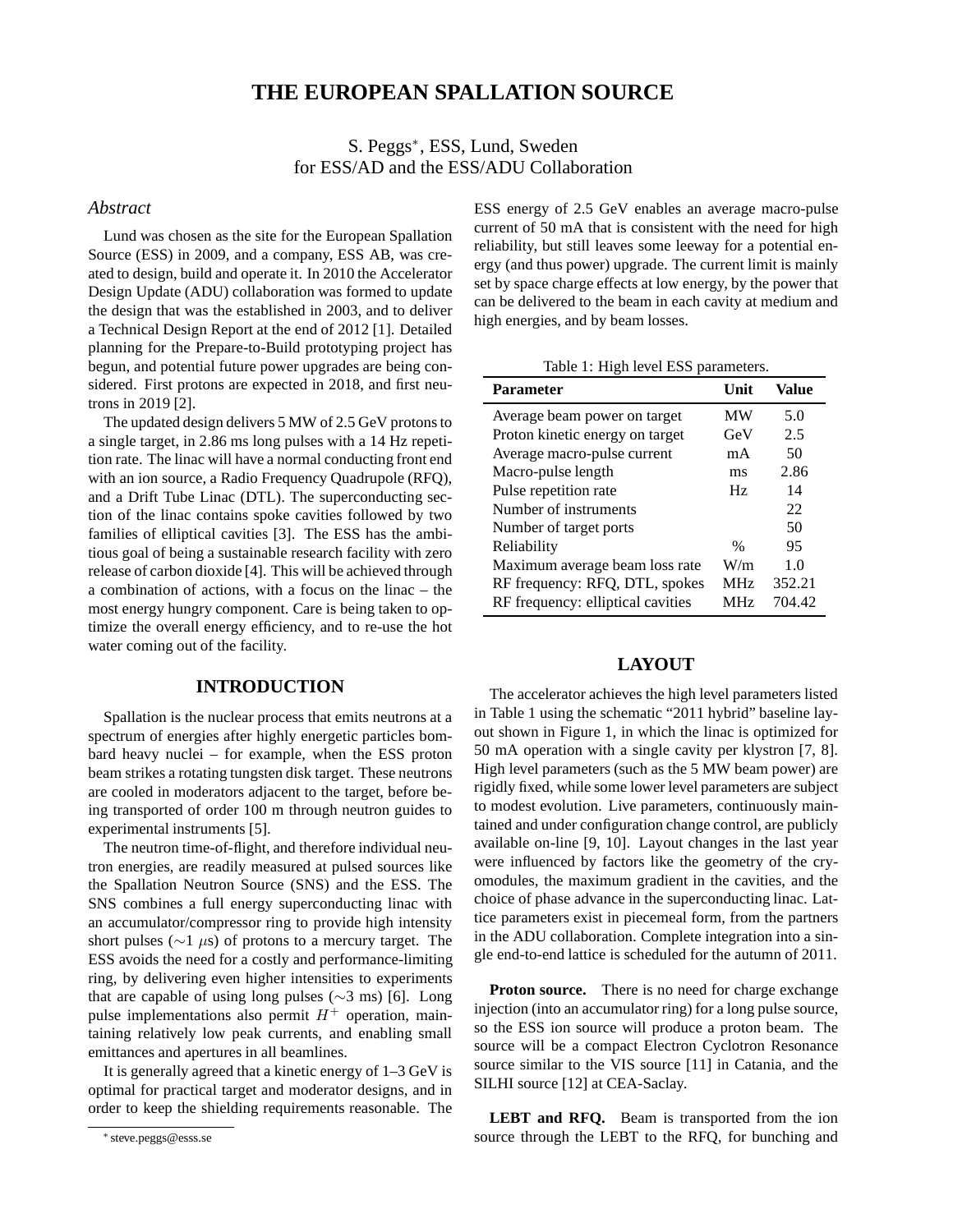

Figure 1: The "2011 hybrid" baseline layout of the ESS linac. Red sections – the RFQ, the DTL, and the Low-, Mediumand High- Energy Beam Transports, (LEBT, MEBT, and HEBT) – are normal conducting. Blue sections – spoke resonators, low- $\beta$ , and high- $\beta$  elliptical cavities – are superconducting.

| Table 2: Structures in the "2011 hybrid" linac layout. |  |  |  |
|--------------------------------------------------------|--|--|--|
|                                                        |  |  |  |

| <b>Parameter</b>                     | Unit | Value |
|--------------------------------------|------|-------|
| Number of DTL tanks                  |      | 3     |
| Number of spokes per spoke cav.      |      | 2     |
| No. of spoke cavs per cryomodule     |      | 2     |
| Number of cells per elliptical cav.  |      | 5     |
| No. of low beta cavs per cryomod.    |      | 4     |
| No. of high beta cavs per cryomod.   |      | 8     |
| Number of spoke cryomodules          |      | 14    |
| Number of low beta cryomodules       |      | 16    |
| Number of high beta cryomodules      |      | 15    |
| Geometric beta, spoke resonators     |      | 0.57  |
| Geometric beta, low beta cavities    |      | 0.70  |
| Geometric beta, high beta cavities   |      | 0.90  |
| Operational voltage, spokes          | MV   | 6.0   |
| Operational voltage, low beta        | MV   | 10.5  |
| Operational voltage, high beta       | MV   | 18.5  |
| Expected gradient, low beta, horz.   | MV/m | 15    |
| Expected gradient, low beta, V test  | MV/m | 17    |
| Expected gradient, high beta, horz,  | MV/m | 18    |
| Expected gradient, high beta, V test | MV/m | 20    |
| Elliptical coupler power, to beam    | МW   | 1.2   |

acceleration up to 3 MeV. The four vane type RFQ will be able to accelerate up to 100 mA of protons from the ionsource voltage of 75 kV to 3 MeV [13]. A first test run of the RFQ under realistic ESS conditions will be performed at the IPHI RFQ, which is presently under commissioning at CEA-Saclay in Paris.

**MEBT and DTL** The MEBT transports beam from the RFQ and matches it into the first DTL tank [14]. There is active discussion on whether or not the MEBT will contain a fast chopper [15]. There will be a chopper in the LEBT or in the MEBT, or possibly in both, to define the time structure of the beam. Rise and fall times in the range 0.1–1  $\mu$ s are envisaged. The MEBT will also contain collimators to reduce beam losses further down the linac, and to produce a well defined beam distribution that is more easily modeled and understood. The DTL design derives from the Linac4 design, at CERN.

**Spoke resonators.** The transition to superconducting structures occurs after the DTL at 50 MeV, when the beam



Figure 2: Double spoke resonator cavity, with an accelerating gradient of 8 MV/m and a geometric  $\beta$  of 0.57.

enters double spoke resonator cavities as shown in Figure 2. The ESS will be the first major accelerator to use spoke cavities, which have the advantages of large longitudinal and transverse acceptances, individual tunability that leads to resilience to single-cavity failures [16], and a large inherent mechanical stiffness that reduces the sensitivity to microphonics and to Lorenz force detuning. Recent tests at Fermilab [17] (without beam) demonstrated accelerating gradients significantly in excess of the 8 MV/m proposed for ESS. Excitation of HOM power by the passage of the beam remains a topic of concern and study [18].



Figure 3: Elliptical cavity, with a high geometric  $\beta$  of 0.90.

**Elliptical cavities.** The frequency doubles to 704.42 MHz at the entrance to the first of two families of elliptical 5-cell cavities, with geometric betas of 0.70 and 0.90. The second family of 15 high-beta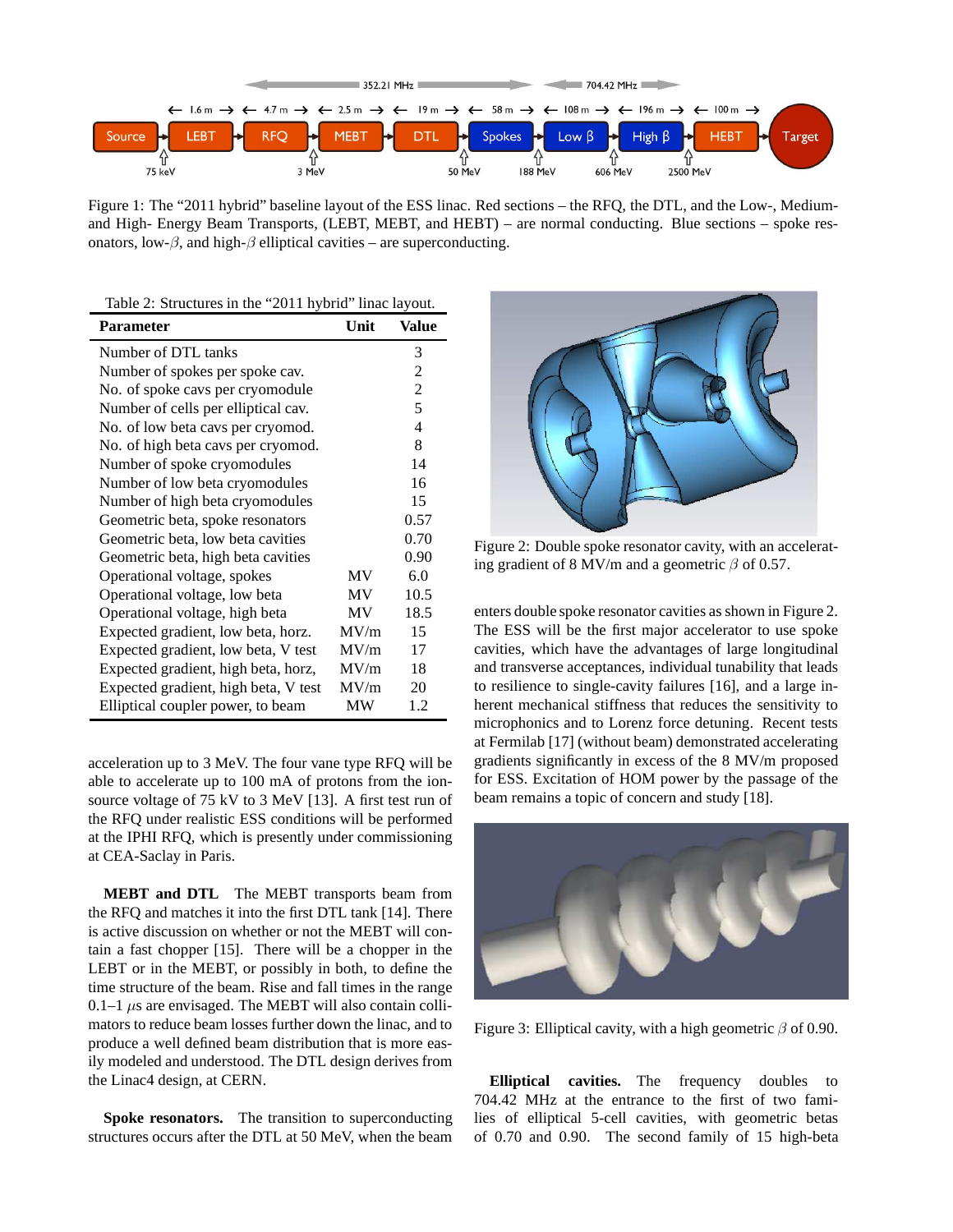

Figure 4: Interface between the HEBT, the rotating tungsten disk target, moderators, and the 22 neutron beamlines.

cryomodules, each with 8 cavities, delivers about 75% of the total proton energy, from 600 MeV to 2.5 GeV. The cavity geometry shown in Figure 3 includes only the fundamental power coupler. The option of adding a HOM coupler to extract HOM power is under active discussion.

**HEBT, target and neutron beamlines.** Figure 4 shows the HEBT rising vertically 10 m (with no horizontal bend) out of a FODO channel into a target that sits 1.6 m above ground level. The uphill straight is available for momentum and betatron collimation. The solid rotating tungsten target is cooled by helium gas. Specifications of the size and intensity distribution of the beam on the target are under discussion. The power dissipation and distribution on the proton-beam window (separating the linac vacuum from the target atmosphere) are also under study. Not shown in Figure 4 is the straight-ahead tune-up dump that receives beam when the vertical dipoles are turned off. The design of the beam flattening and the HEBT as a whole is being elaborated by the Århus group  $[19, 20, 21]$ .

#### **HYBRID CRYOMODULES**

Superconducting linacs typically have continuous (eg XFEL) or segmented (eg SNS) cryostats. A continuous cryostat has a lower static heat load on the cryogenic plant, reducing energy consumption and operational costs. Each segmented cryomodule has its own insulation vacuum, and requires jumper connections to an external cryogenic distribution line. A segmented design is more serviceable, since individual cryomodules can be valved off, warmed, and repaired or exchanged. Further, beam instrumentation can be placed in the warm spaces between segmented cryomodules. Beam instrumentation is in general more challenging for a  $H^+$  linac than for an  $H^-$  linac. For instance, it would require a significant R&D effort to develop a beam-profile monitor that operates efficiently at 2 K [22, 23, 24].

The current ESS baseline adopts a hybrid design, in which a cold interconnect between neighboring cryomodules is enclosed by a sleeve that is cooled to the intermediate temperature of the outer thermal screen of the main cryostats, about 70 K. This reduces the heat load and permits some of the interconnects to be left at room tempera-



Figure 5: Interconnects between hybrid cryomodules may be either warm or cold ( $\sim$  70 K).

ture, as shown in Figure 5. This hybrid scheme is mechanically more complex than a simple segmented design. Its relative advantages and disadvantages are under evaluation.

#### **BEAM PHYSICS**

**Optics.** Figure 6 (top) shows transverse beta functions that increase along the length of the linac, driven by doublet quadrupoles that weaken as the proton energy increases. The transverse RMS beam size remains approximately constant, with very little emittance growth. Figure 6 (bottom) represents the longitudinal optics by the phase advance per cryomodule, driven by the longitudinal cavity strengths recorded (indirectly) in Figure 7.

Figure 7 records the RF power sources requirements for a smooth acceleration transition between the different families of superconducting structures. The linac will be powered by one klystron per superconducitng cavity, plus one for the RFQ, and (1,2,2) for DTL tanks (1,2,3). This gives maximum flexibility for beam tuning and robustness against faults – the linac can be retuned to operate after the failure of any individual SC cavity [16]. The power sources are gradient-limited rather than power-limited at 50 mA beam current [25], but with only a modest margin.



Figure 6: Transverse beta functions (top) and the longitudinal phase advance per cryomodule (bottom), for most of the ESS linac.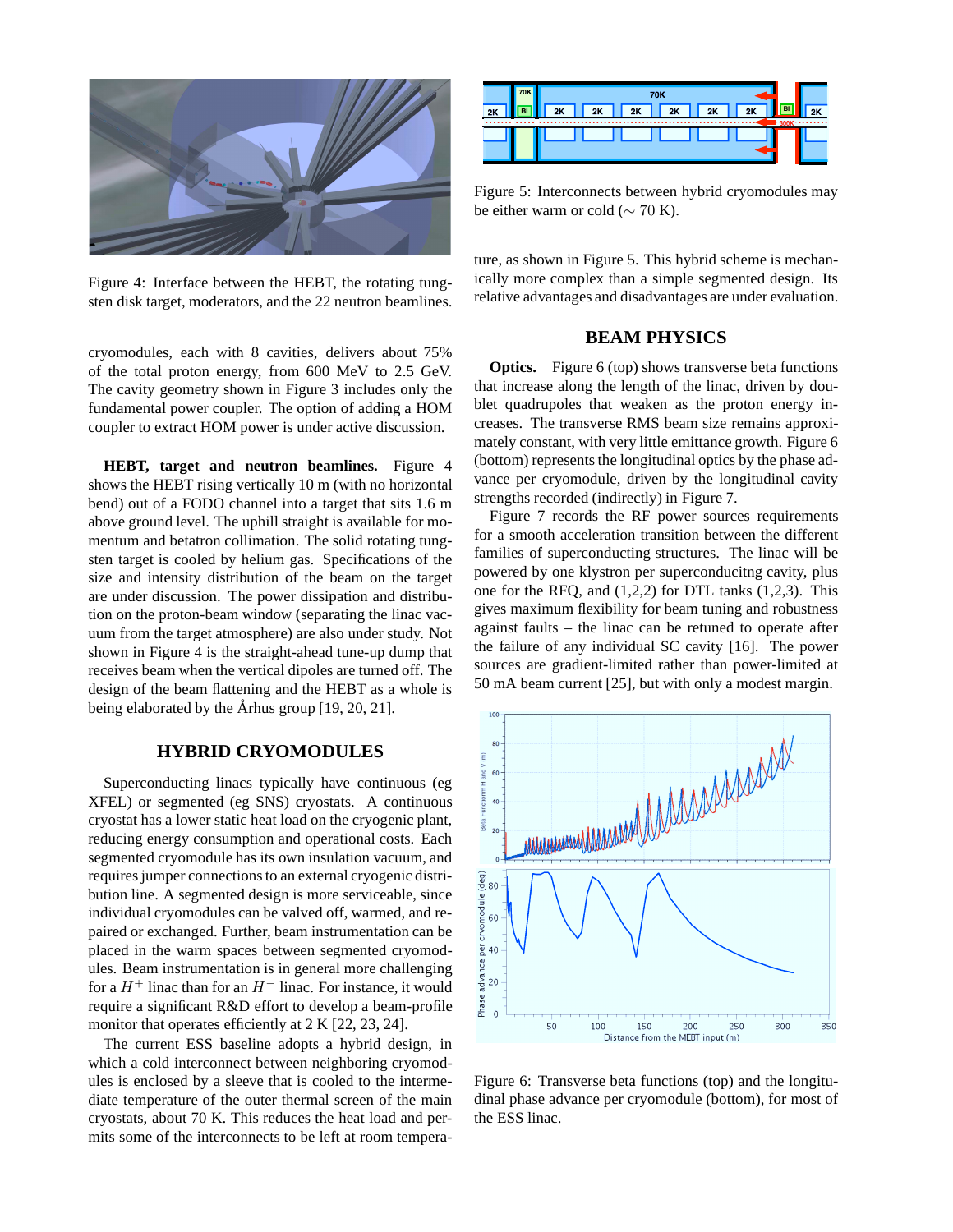

Figure 7: The power to beam of the superconducting part of the linac [26], as calculated from the lattice in [27].

**Simulations and beam losses.** Beam-dynamics simulations show that the transverse acceptance of the superconducting linac is an order of magnitude larger than the RMS emittance of the beam in an ideal linac, and also substantially larger than the envelope given by the outermost particles [28, 29]. Longitudinally, the acceptance is two orders of magnitude larger than the RMS emittance.

Excessive radio-activation from beam losses larger than about 1 W/m would hinder hands-on maintenance. Beam losses from aperture limitations, transition regions and misalignment are readily simulated, yielding mechanical tolerances for cavity designs, supporting infrastructure and other equipment. Intra-beam stripping is plausibly an important source of beam losses in  $H^-$  linacs like the SNS, but not in the  $H^+$  ESS [30]. Other beam loss sources are Hoffman space charge resonances [31], transverse overfocusing [32], and uncollimated low energy beam halo. Attaining the ability to confidently predict the relative importance of loss mechanisms is a fundamental challenge to our ability to design multi-MW proton linacs.

## **RADIO FREQUENCY SYSTEMS**

**RF frequency.** Lower frequencies are favored at lower energies due to relaxed manufacturing tolerances in cavity components, and to the capacity for large beam apertures. They also increase the transverse focusing strength of RFQs, reduce RF losses in cavities, and mitigate HOM effects. Higher frequencies decrease the cavity size, making them easier to handle and reducing manufacturing costs, and also reduce the cryogenic envelope and power consumption with superconducting structures. A frequency of 600–800 MHz is a good compromise for elliptical structures like the CERN Superconducting Proton Linac and the ESS, which both share frequencies of 352.21 MHz and 704.42 MHz, at low and high energies [33, 34].

**RF power distribution.** Special care has to be taken with the design of the RF power sources, distribution system and controls [35], due to severe space limitations, reliability and safety concerns and high investment and operational costs [36]. The ESS design goal of being a sustainable research facility requires the minimization of power consumption, and the re-use of all heat from cooling water. The entire facility is divided into different categories, depending on the cooling needs and the temperature range for reliable equipment operation. The highest temperature zones will be the RF loads, circulators, compressors, and the klystrons collectors, according to SNS experience. Higher temperature operation of these systems permits the temperature of the cooling water leaving the facility to a value  $(> 70 \text{ C})$  that enables re-sale to the district heating system of the local community.

**Higher Order Modes.** High energy efficiency requires superconducting RF structures with very high quality factors. Consequently, each HOM tends to have a long damping time, with a significant risk that it will still be active when the next macro-pulse arrives. It has been shown [37] that HOMs may harm high power proton beam quality, primarily if HOMs are strongly coupled with the frequency content of the beam. HOM excitation and decay must be very well understood and, if necessary, suppressed, in order to avoid disrupting longitudinal phase space, perhaps causing beam loss beyond the 1 W/m limit [38]. If necessary, the ESS will remove HOM power using couplers placed at cavity locations where the more destructive parasitic modes have large amplitudes, rather than lossy material around the beam pipe between neighboring cavities. HOM couplers can also be instrumented to measure the 4D transverse location of the beam [39]. Ongoing beam dynamics studies will form an important part of the decision on whether or not to install HOM couplers [40].

**Field Emission & MultiPacting.** SNS experience indicates that FE & MP could significantly limit the performance of the ESS elliptical cavities [41]. FE electrons lost on the cavity walls increase the load on the cryogenic system, and decrease the quality factor of the cavity. FE electrons may also thermal detune the notch filter used to reject the accelerating mode from the HOM coupler (if present), causing excessive power to be coupled out into the HOM electronics. Further, excessive MP could quench cavities, and could disrupt longitudinal phase space. The FE/MP phenomena that cause problems at SNS are particularly complex. Several different simulation–based calculations have commenced, on individual couplers, full cavities, and multiple cavities [42].

Low Level RF. RF stability is particularly important in proton linacs, because the semi-relativistic velocities cause phase and amplitude errors in one cavity to alter beam arrival times in downstream cavities. These errors accumulate along the length of the linac. Investigations of phase and amplitude errors due to modulator ripple and droop have begun [43, 44]. Proportional and proportional– integral (PI) controllers are being studied for the normal– conducting and superconducting cavities.